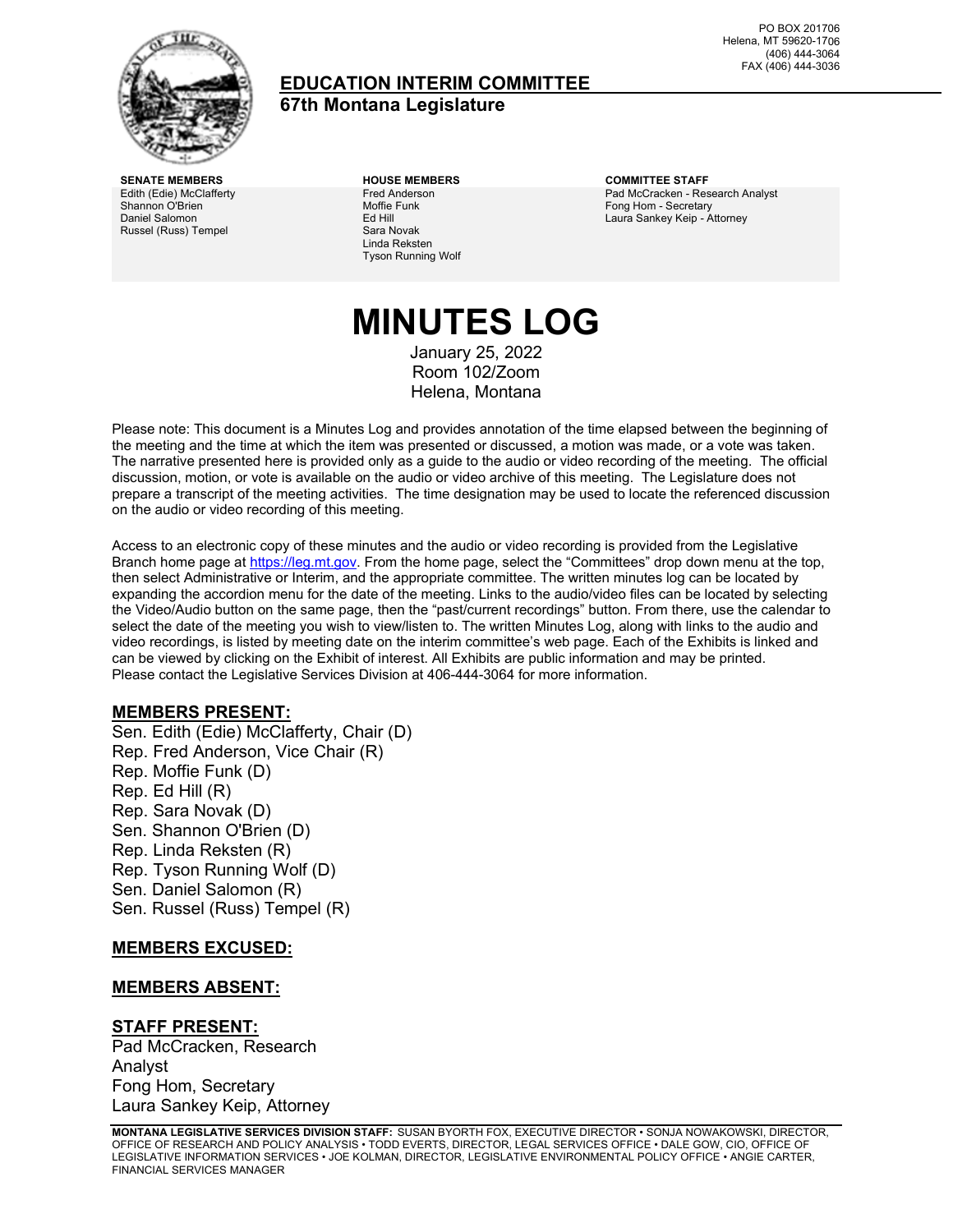### **AGENDA [\(Attachment 1\)](https://leg.mt.gov/content/Committees/Interim/2021-2022/Education/Meetings/January-2022/jan-2022-final-agenda.pdf)**

### **VISITORS' LIST [\(Attachment 2\)](https://leg.mt.gov/content/Committees/Interim/2021-2022/Education/Meetings/January-2022/Visitor_sign-in_25.pdf)**

### **COMMITTEE ACTION**

#### **CALL TO ORDER/ROLL CALL**

08:37:31 Sen. Edith (Edie) McClafferty called the meeting to order at 8:37 AM. The committee secretary took roll.

#### **RECONVENE**

08:38:01 at 8:37 a.m. 08:38:16 Mr. McCracken reviewed the agenda and meeting materials for the day.

#### **ADMINISTRATIVE RULE REVIEW**

### **Overview**<br>08:40:08

Mr. Walker reviewed the Administer Register Notice 10-54-1091 passed by the Board of Public Education. Mr. Walker also mentioned Chapter 57 that is intended to be discussed by the Board of Public Education. Mr. Walker gave an update on the Yellow Kidney, et al, v. Montana lawsuit.

#### **MONTANA UNIVERSITY SYSTEM UPDATES**

### **Office of the Commissioner of Higher Education Updates**<br>08:42:26 Helen Thigpen, with the Montana University Sy

- Helen Thigpen, with the Montana University System (MUS), gave an update on the MUS and the topics that MUS are prioritizing.
- 08:55:24 Ms. Thigpen mentioned the next Board of Regents meeting that will take place in March.

#### **Committee Questions**

08:56:30 Sen. O'Brien asked Ms. Thigpen about building planning. 08:57:37 Sen. O'Brien suggested prioritizing asbestos abatement in the building planning. 08:58:00 Rep. Hill asked Ms. Thigpen about State Higher Education Executive Officers Association (SHEEO).

### **Montana 10 Presentation**

Christine Miller, Director of Student Affairs and Student Engagement for OCHE, gave a presentation on Montana 10, which focuses on enrolling students and seeing them to graduation. (Exhibit 1)

### **Committee Questions**<br>09:13:37 Rep. Fur

- Rep. Funk asked Ms. Miller about the barriers surrounding the expansion of Montana 10.
- 09:14:13 Ms. Miller answered Ms. Funk by stating the three main barriers include cost, building and institutional capacity, and maintaining fidelity to the model.
- 09:16:58 Sen. Salomon asked Ms. Miller how people are picked to participate in the cohort.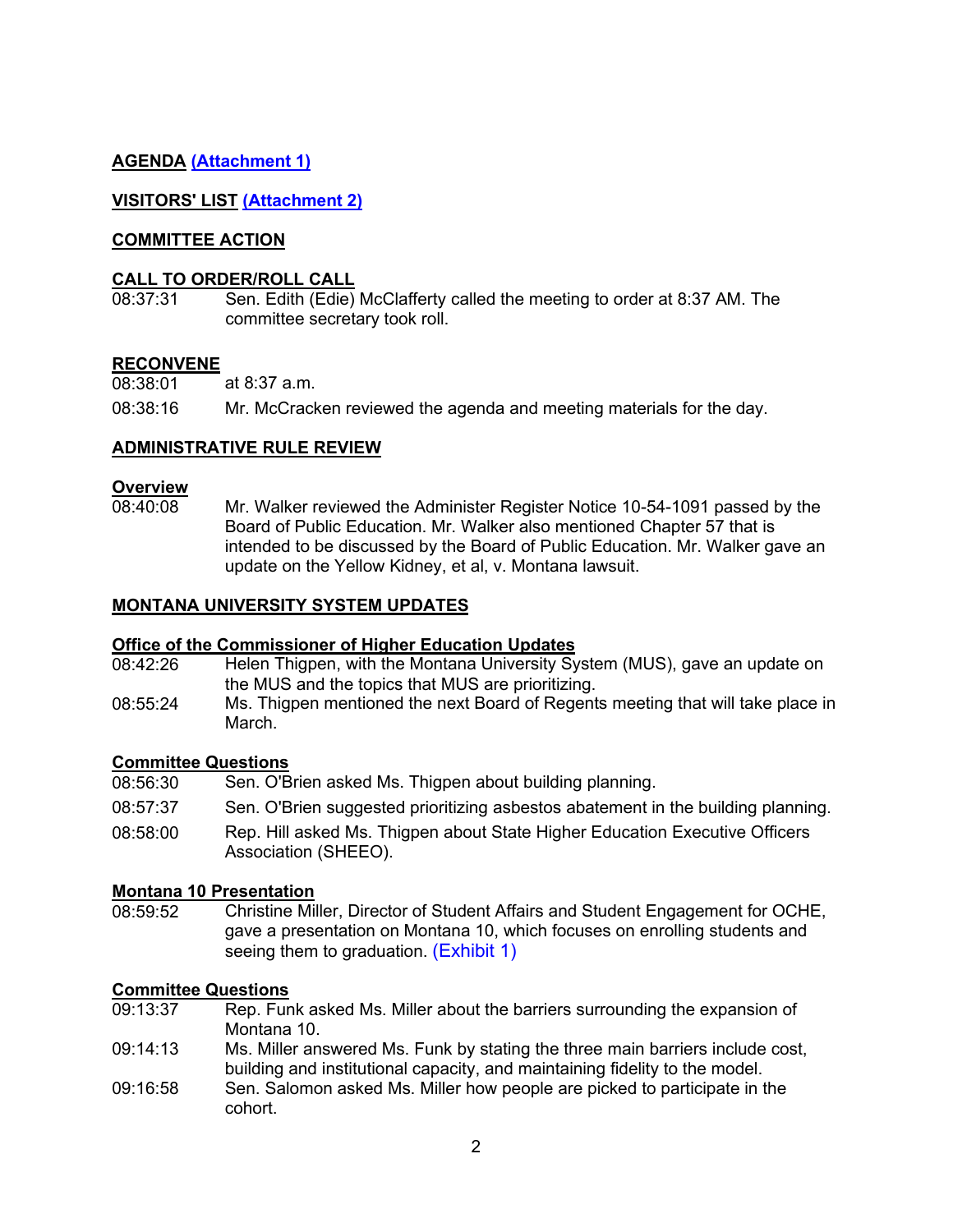- 09:17:43 Ms. Miller answered Sen. Salomon by stating the requirements for the students participating in the cohort.
- 09:20:04 Rep. Reksten asked Ms. Miller how she supported students with deficits on graduating within their set timeframe.
- 09:20:57 Ms. Miller mentioned Montana 10's preparations regarding the biggest problems that incoming students face.
- 09:24:38 Sen. O'Brien asked Ms. Miller if EdReady fits into Montana 10's program.
- 09:25:00 Ms. Miller responded to Sen. O'Brien by stating there are some faculty and schools that use EdReady to prepare their students before entering college.
- 09:26:15 Rep. Reksten asked Ms. Miller how to cultivate a culture of recruiting faculty that want students to succeed.
- 09:31:44 Rep. Hill asked Ms. Miller about the average wage outcomes she discussed in her presentation.
- 09:31:55 Sen. O'Brien commented on Rep. Hill's question to Ms. Miller. Sen. O'Brien mentioned the Department of Labor and Industry's report on wage outcomes. Sen O'Brien followed by inviting Ms. Miller to the Office of Public Instruction's upcoming meeting.
- 09:34:05 Rep. Funk mentioned mentor programs for teachers that were created at Montana State University.

### **OFFICE OF PUBLIC INSTRUCTION UPDATES**

- 09:35:57 Elsie Arntzen, Superintendent at the Office of Public Instruction (OPI), gave an update on OPI's programs and focuses.
- 09:39:49 Crystal Andrews, Director of Educator Licensure at the Office of Public Instruction, gave an update on Chapter 57 licensure and administrative rules revisions. [\(Exhibit](https://leg.mt.gov/content/Committees/Interim/2021-2022/Education/Meetings/January-2022/ch-57-update.pdf) 2)
- 09:43:27 Supt. Arntzen discussed Chapter 57 and the process and success of opening up the rules to allow teachers to acquire licensure easier.
- 09:46:11 Julie Murgel, Chief Operating Officer at the Office of Public Instruction, gave an update on the revisions and recommendations regarding Chapter 55 accreditation. [\(Exhibit](https://leg.mt.gov/content/Committees/Interim/2021-2022/Education/Meetings/January-2022/ch-55-update.pdf) 3)
- 09:49:52 Zach Hawkins, Director of Indian Education at the Office of Public Instruction, gave an update on Chapter 58 and the accreditation standards that Montana educator preparation programs are required to follow. [\(Exhibit 4\)](https://leg.mt.gov/content/Committees/Interim/2021-2022/Education/Meetings/January-2022/ch-58-update.pdf)

### **Committee Questions**

- 09:54:05 Rep. Funk asked Mr. McCracken whether the information the committee has been given is purely informational, not requiring any action.
- 09:55:00 Rep. Reksten asked Mr. Hawkins about the endorsements he mentioned for English Language learners.
- 09:55:58 Supt. Arntzen continued her presentation on the programs that the OPI are working on. Supt. Arntzen presented information on Elementary and Secondary School Emergency Relief (ESSER) [\(Exhibit 5\)](https://leg.mt.gov/content/Committees/Interim/2021-2022/Education/Meetings/January-2022/esser-funding-update-22-1-14.pdf) and Montana Ready [\(Exhibit](https://leg.mt.gov/content/Committees/Interim/2021-2022/Education/Meetings/January-2022/Exhibit_6.pdf) 6).

### **Committee Questions**<br>10:08:26 Rep. Fur

- Rep. Funk asked Supt. Arntzen about the status of the data task force.
- 10:10:29 Rep. Funk asked Supt. Arntzen about testing students and the changes made in assessing students.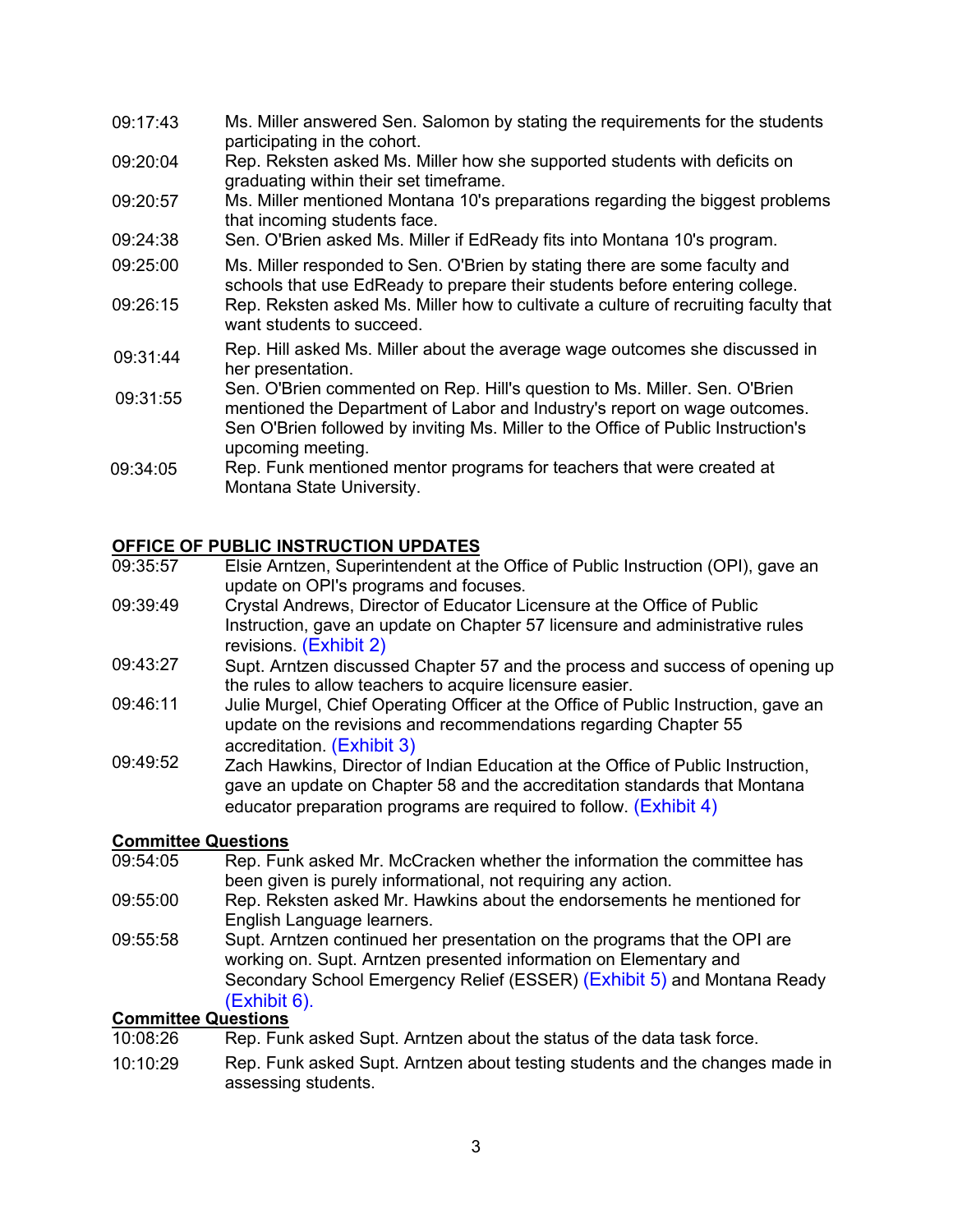- 10:15:08 Rep. Anderson asked Supt. Arntzen about a school in his area receiving funds through ESSER II and III to repair a broken well.
- 10:17:57 Sen. McCafferty asked about ESSER funding for after school programs.
- 10:21:58 Rep. Funk asked about the discrepancy between the total budget and total expended. (See exhibit 5)
- 10:22:18 Supt. Arntzen deferred the question to the CFO of the OPI, Jay Phillips.
- 10:22:31 Jay Phillips, CFO, OPI explained
- 10:23:58 Sen. McClafferty asked about the process for educators renewing their licenses.
- 10:24:40 Supt. Arntzen deferred the question to Crystal Andrews, who would come back at a later time and give the update for the committee.
- 10:24:40 Sen. McClafferty asked Supt. Arntzen if the OPI had given any thought to lowering class sizes going forward.
- 10:28:40 Sen. O'Brien asked Supt. Arntzen about the process time in applying for and receiving teacher licenses.

### **BREAK**<br>10:32:37

reconvene at 10:48 a.m.

#### **COMPREHENSIVE SCHOOL AND COMMUNITY TREATMENT (CSCT) UPDATE**

- 10:50:34 Sharyl Allen, Deputy Superintendent at the OPI, gave an overview of the timeline of the work that has been done at the OPI. (Exhibit 7)
- 10:54:06 Meghan Peel, Bureau Chief for Children's Mental Health Bureau at DPHHS, gave updates on bridge funding and funding approval. [\(Exhibit 8\)](https://leg.mt.gov/content/Committees/Interim/2021-2022/Education/Meetings/January-2022/csct-update.pdf)
- 10:56:17 Jay Phillips, Chief Financial Officer at the OPI, gave an overview of the
	- intragovernmental transfer process of CSCT services. [\(Exhibit 9\)](https://leg.mt.gov/content/Committees/Interim/2021-2022/Education/Meetings/January-2022/csct-new.pdf)

#### **Committee Questions**

- 11:07:20 Rep. Reksten asked the panel why OPI was involved in funding CSCT.
- 11:08:30 Rep. Reksten suggested that the legislation requiring the OPI to handle Medicaid/Medicare services needs to be looked at further by the committee.
- 11:09:11 Rep. Funk asked Mr. Phillips if every person involved in the FAQs were able to clarify their concerns. Rep. Funk followed by asking Mr. Phillips about funds reports and the plan for creating an easier avenue for schools to meet funding requirements.
- 11:13:36 Mr. Phillips responded to Rep. Funk by stating that the process has been put forth by the legislature. Mr. Phillips continued by stating that the greatest concern for schools is funding.
- 11:16:14 Rep. Funk asked Sen. McClafferty if Denise Williams, Executive Director for the Montana Association for School Business Officials, could address the committee.
- 11:16:15 Rep. Funk asked Ms. Williams if she could give an account of the burden on schools who want to provide the CSCT program.
- 11:16:36 Ms. Williams answered Rep. Funk by describing the process of implementing the CSCT program at her school.
- 11:24:36 Sen. McClafferty asked Ms. Peel and Dep. Allen to comment on the possibility of extending the MOU deadline for schools who have not had board meetings.
- 11:25:03 Dep. Allen explained to Sen. McClafferty the decision and process behind the OPI and DPHHS implementing the MOU. Ms. Peel continued the explanation behind the deadline set for the MOU.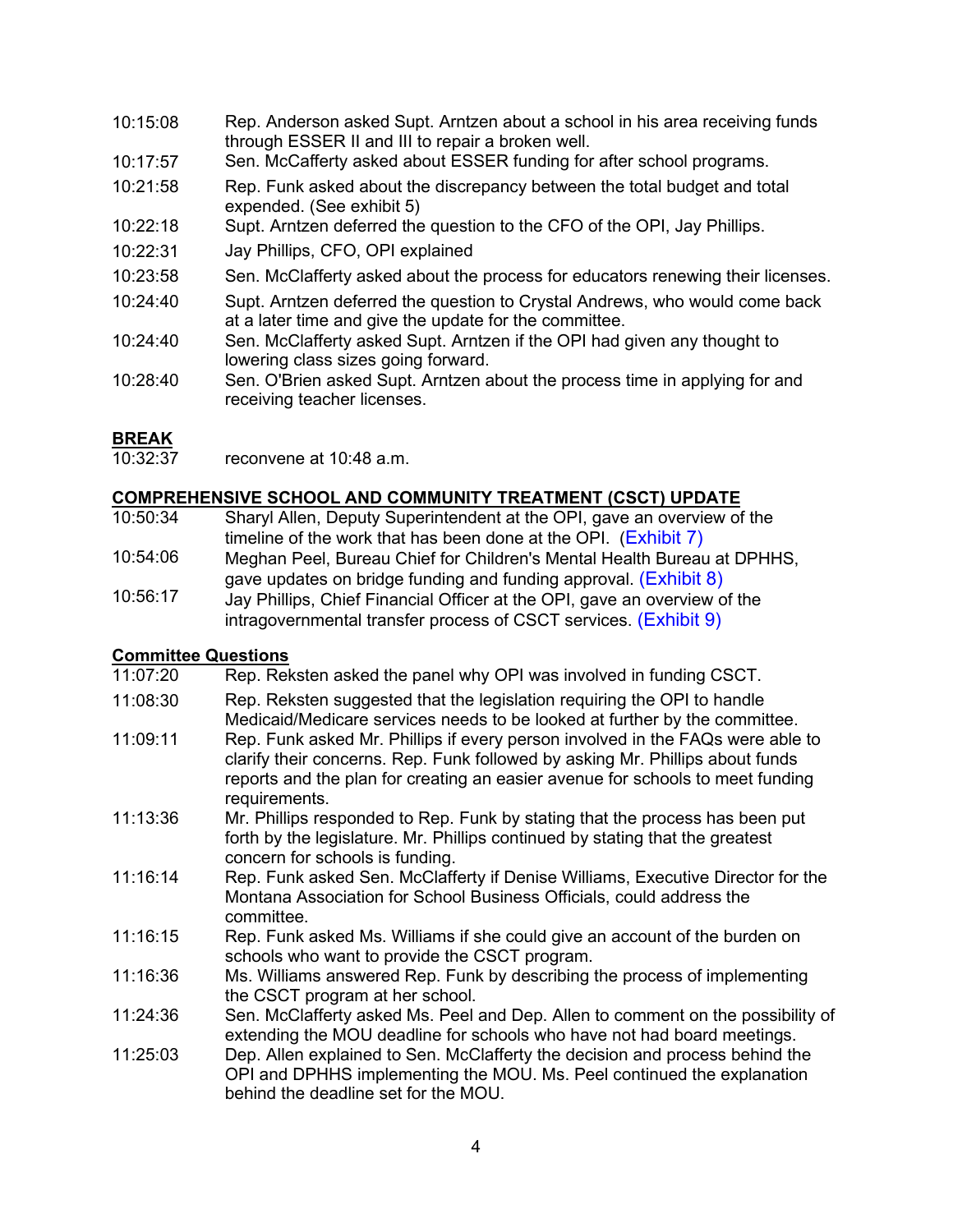- 11:27:55 Rep. Funk responded to Dep. Allen by stating that she took issue with the process of some schools getting information and clarification from the OPI and DPHHS to make the deadline.
- 11:29:04 Sen. O'Brien commented on the Montana Youth Risk Behavior Survey and youth suicide attempts. She followed by asking Mr. Phillips how the non-federal dollars requirement from the federal government fit into the ESSER funding.
- 11:30:23 Mr. Phillips responded to Sen. O'Brien by stating that non-federal dollars cannot be used to match the federal requirement for ESSER.
- 11:31:07 Sen. O'Brien asked Mr. Phillips if federal dollars could be used for the CSCT program.

### **QUALITY EDUCATOR LOAN ASSISTANCE PROGRAM UPDATE**

- 11:32:17 Mr. McCracken presented an overview of the Quality Educator Loan Assistance Program (QELAP). ([Exhibit 10\)](https://leg.mt.gov/content/Committees/Interim/2021-2022/Education/Meetings/January-2022/qe-shortage-report.pdf)
- 11:35:52 McCall Flynn, Executive Director at the Board of Education, gave a presentation on the QELAP report. (See exhibit 10)
- 11:39:40 Mr. Phillips gave an historical analysis of the QELAP [\(Exhibit 11\)](https://leg.mt.gov/content/Committees/Interim/2021-2022/Education/Meetings/January-2022/qelap_2020_2021_data.pdf) and Quality Educator Shortages report. [\(Exhibit](https://leg.mt.gov/content/Committees/Interim/2021-2022/Education/Meetings/January-2022/qe_shortages_data.pdf) 12)

### **Committee Questions**<br>11:44:57 Rep. Fun

- Rep. Funk asked Mr. Phillips asked for clarification for the denials in the bill that the legislature passed.
- 11:45:55 Rep. Funk asked Mr. Phillips for clarification regarding provisional licenses and the criteria for getting them.
- 11:47:47 Sen. O'Brien commented on the shortage of educators at schools and the severity of the data that the panelists presented.
- 11:51:43 Rep. Reksten responded to Sen. O'Brien's comments by stating that the committee should consider teacher training and the schools' connections to the retirement system.

### **REVIEW OF LC 2080 (2019): Revising School District Health Insurance Laws**

- 11:55:18 Diane Fladmo, Director of Policy at Montana Federation of Public Employees, gave a presentation on healthcare for educators.
- 12:08:03 Lance Melton, with the Montana School Boards Association, discussed attempts towards obtaining healthcare for educators in Montana. Mr. Melton continued by describing the potential impacts of the LC 2080. (Exhibit 13)
- 12:23:04 Andrew Holmlund, Chief Executive Officer at Montana School Services Foundation, continued the discussion regarding the potential impacts of LC 2080. (See exhibit 13)

## **Committee Questions**<br>12:27:08 Sen. Ten

- Sen. Tempel asked the panel who would be a pushback on LC 2080.
- 12:27:28 Mr. Melton responded to Sen. Tempel by stating that the original opposition came from Blue Cross and the Department of Administration. He continued by stating potential, additional opposition might come from anyone who doesn't want to see an increase in local property taxes.
- 12:31:41 Rep. Funk responded by stating that she would like to see LC 2080 pushed forward. Rep. Funk followed by introducing a representative of Blue Cross and Blue Shield (BCBS), John Doran, Vice President of External Affairs for Blue Cross and Blue Shield.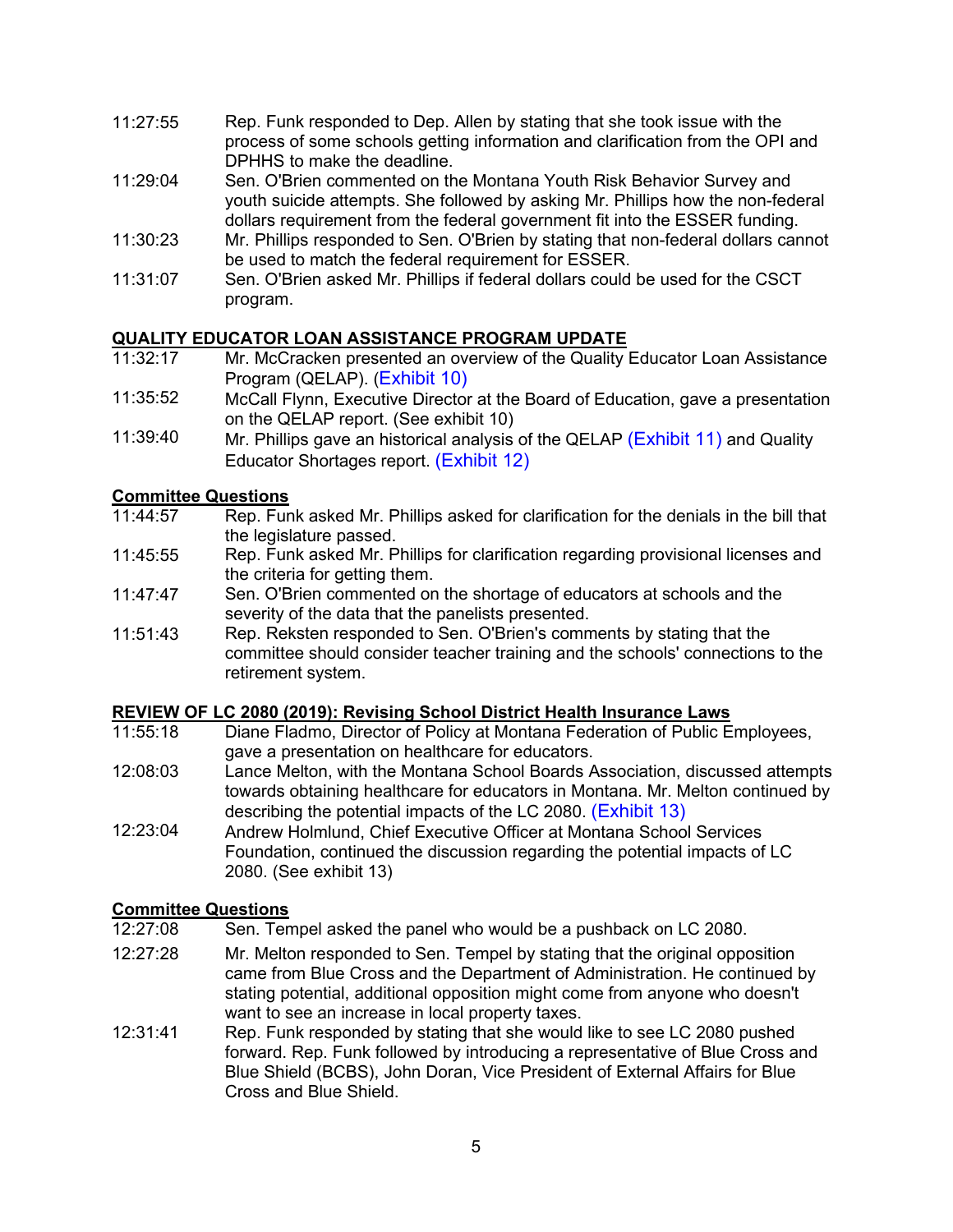12:32:22 Mr. Doran explained the contention that BCBS had with the LC 2080 when it was originally introduced.

### **Public Comment**<br>12:36:54 Sar

Sara Tempel, Director at Bear Paw Cooperative [\(Exhibit 14\)](https://leg.mt.gov/content/Committees/Interim/2021-2022/Education/Meetings/January-2022/Exhibit_14.pdf)

#### **Committee Questions**

12:41:47 Rep. Novak commented by stating that it would be worthwhile to look at cooperatives and their boundaries.

### LUNCH BREAK<br>12:44:09 Re

Reconvene at 1:00 p.m.

#### **OVERVIEW OF SCHOOL CHOICE AND LEGISLATIVE LANDSCAPE**

13:06:30 Michelle Exstrom, Education Director, and Emily Ronco, Policy Analyst from NCSL, gave a presentation on Education Choice. ([Exhibit 15\)](https://leg.mt.gov/content/Committees/Interim/2021-2022/Education/Meetings/January-2022/NCSL-school-choice.pdf) 

### **Committee Questions**<br>13:29:53 Rep Rek

- Rep. Reksten asked for links from the organizations. Rep. Reksten followed by asking about a Modernization and Risk Analysis (MARA) report that recorded unyielding, uncompetitive results in the Montana education system.
- 13:31:50 Ms. Exstrom responded to Rep. Reksten by describing the work and challenges surrounding NCSL efforts in education.
- 13:34:51 Rep. Reksten asked Ms. Exstrom about states within the U.S. who were able to improve their results and impact in education with school choice directing their courses.
- 13:35:33 Ms. Exstrom responded to Rep. Reksten by describing the top performing U.S. states and the focuses of their education systems.
- 13:38:47 Rep. Funk requested that Mr. McCracken send the MCA code that addresses the rules in changing the education system and creating new schools.

### **HOUSE BILL 279 UPDATE**

13:39:38 Tony Zammit, Acting Deputy Chief Legal Counsel for the Department for Revenue, gave an update on the effects and process of implementing HB 279. Mr. Zammit also presented responses to a survey regarding HB 279 education donation portal. ([Exhibit](https://leg.mt.gov/content/Committees/Interim/2021-2022/Education/Meetings/January-2022/combined_ex_16.pdf) 16)

### **Committee Questions**<br>13:50:00 Rep. Fun

Rep. Funk asked Mr. Zammit what impact he thought the bill would have on state revenue.

### **TRANSFORMATIONAL LEARING**

Mr. McCracken presented an overview on the transformational learning program established in HB 351. [\(Exhibit 17\)](https://leg.mt.gov/content/Committees/Interim/2021-2022/Education/Meetings/January-2022/tl-memo-jan-2022.pdf) 

#### **Update on recent application window**

14:03:34 Krystal Smith, OPI, gave an update on the transformational learning program, a summary of the lottery system for the changes from HB 351 to HB 89 for 2023 new applicants, and the plan for support and implementation in transformational learning districts. [\(Exhibit 18\)](https://leg.mt.gov/content/Committees/Interim/2021-2022/Education/Meetings/January-2022/tl-ranking-list.pdf)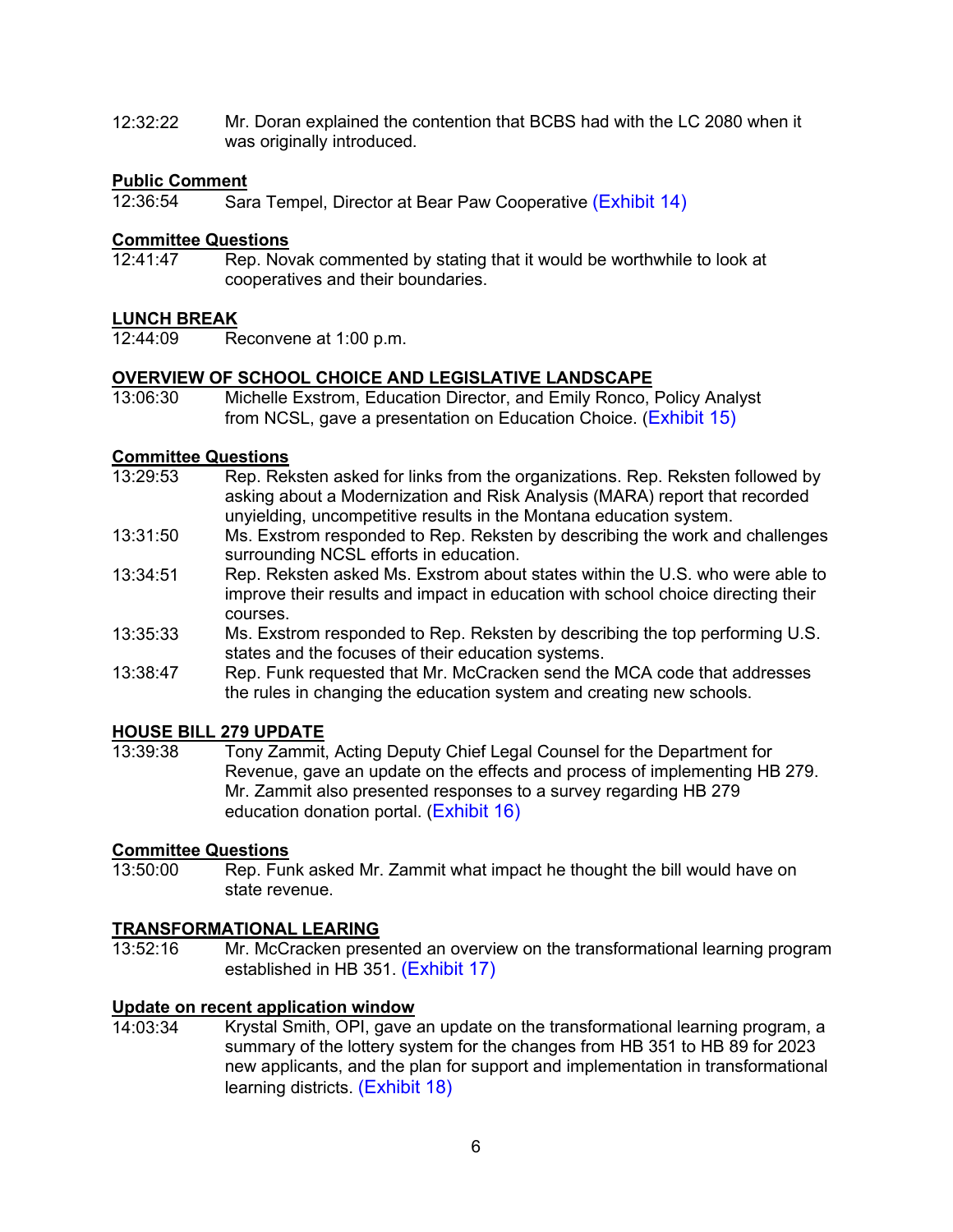### **Committee Questions**<br>14:12:44 Rep Hill

- Rep. Hill asked Ms. Smith whether the webinars would continue monthly over the course of the year.
- 14:14:24 Rep. Reksten asked Ms. Smith if she could bring back a report of the transformational learning projects that the OPI are working on.
- 14:16:02 Rep. Reksten responded to Ms. Smith by stating that it would benefit the committee to see how learning is being transformed.
- 14:16:58 Rep. Funk concurred with Rep. Reksten by stating that accountability for these programs is necessary to consider.

### **Lesson from Idaho**

Aaron McKinnon, Mastery-Based Education Coordinator at Idaho Superintendent's Office of Public Instruction, gave a presentation on Idaho's Mastery-Based Education Program. [\(Exhibit 19\)](https://leg.mt.gov/content/Committees/Interim/2021-2022/Education/Meetings/January-2022/montana-interim-ed-committee-id-mbe-progress.pdf) 

### **Committee Questions**

- Rep. Funk asked Mr. McKinnon how a teacher responsible for many courses and students is able to implement this type of program in the classroom.
- 14:34:27 Rep. Reksten asked Mr. McKinnon about implementing the change across multiple districts in Idaho.
- 14:37:04 Rep. Hill commented on his excitement for the transformational learning programs being a possibility in Montana.

### **Public Comment**<br>14:38:53 Sha

Sharyl Allen, Deputy Supt. at the Office of Public Instruction

### **Committee Questions**<br>14:43:16 Rep. Rel

Rep. Reksten stated that she would like a presentation on these projects.

**BREAK**<br>15:06:11 Reconvene at 3:06 p.m.

### **EDUCATOR LICENSURE SYSTEM UPDATES**

Crystal Andrews, OPI, gave a presentation on the updated educator licensure process at OPI. ([Exhibit 20\)](https://leg.mt.gov/content/Committees/Interim/2021-2022/Education/Meetings/January-2022/licensure-update.pdf) 

### **Committee Questions**<br>15:11:35 **Sen. Mc**

- Sen. McClafferty asked Ms. Andrews how long applicants have to wait until they receive their license.
- 15:13:08 Rep. Funk made a comment on individuals with varying experiences regarding the time they had to wait to receive their licenses. Rep. Funk continued by asking Ms. Andrews what the backlog is at the OPI for those waiting to receive their licenses.
- 15:16:11 Rep. Funk made a comment on the backlog for individuals needing fingerprint analyses to work as substitutes.
- 15:16:42 Rep. Novak asked Ms. Andrews whether she should renew her license on paper or test the OPI's new system.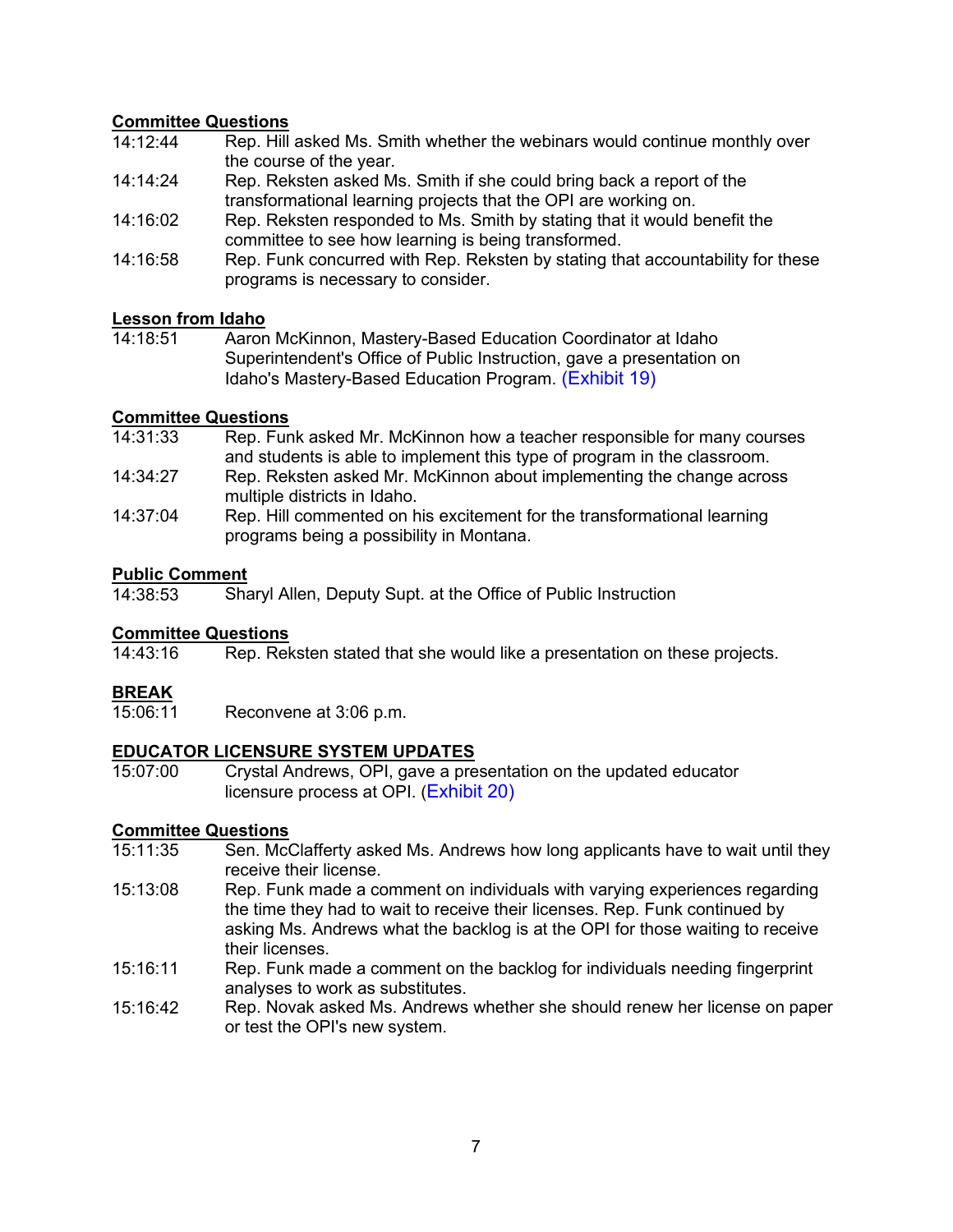### **SCHOOL FOOD PROGRAMS**

#### **School Nutrition Programs**

- 15:18:50 Chris Emerson, School Nutrition Programs Director at OPI, gave a presentation on supply chain assistance for schools. [\(Exhibit 21\)](https://leg.mt.gov/content/Committees/Interim/2021-2022/Education/Meetings/January-2022/Exhibit_21.pdf)
- 15:24:07 Jan Tusick, Mission Mountain Food Enterprise Center, gave a presentation on getting Montana food into Montana schools. (See exhibit 21)

#### **Montana No Kid Hungry**

- 15:28:54 Linda Cleatus, Community Outreach and Grant Specialist at Montana No Kid Hungry, gave a presentation on food security for all children in the U.S. as well as offering Montana students food from the resources of the state.
- 15:34:16 Emily Pia, School Nutrition Consultant at No Kid Hungry, gave a presentation on potential opportunities in Montana to serve healthy, locally sourced food to students in schools. [\(Exhibit 22\)](https://leg.mt.gov/content/Committees/Interim/2021-2022/Education/Meetings/January-2022/Exhibit_22.pdf)

#### **Committee Questions**

- 15:59:43 Sen. Tempel commented on his experience in the agriculture industry and the benefits of getting Montana food into Montana schools.
- 16:01:03 Rep. Novak asked Ms. Pia about the Medicaid Direct Certification and who is responsible for getting Montana schools involved in that program.
- 16:02:25 Rep. Hill asked Ms. Pia if organic products are excluded in this program.
- 16:03:51 Ms. Tusick commented on the competitive price points of some organic products.
- 16:04:35 Rep. Funk asked if the individuals representing OPI and DPHHS could look into the Medicaid Direct Certification program further.
- 16:05:20 Ms. Emerson responded to Rep. Funk's suggestion by stating that the two agencies could look into creating a cost-benefit analysis for this program.
- 16:06:20 Rep. Funk asked Ms. Emerson how her agency is going to track students in need of this program.
- 16:07:23 Sen. McClafferty suggested that OPI and DPHHS work together on these programs.

### **GENERAL PUBLIC COMMENT**<br>16:07:57 Henry Kriegel, Leg

- Henry Kriegel, Legislative Liaison for Americans for Prosperity, Montana **Chapter**
- 16:11:34 Lorianne Burhop, Montana Food Bank Network

### **COMMITTEE WORK SESSION**

- 16:18:44 Mr. McCracken presented the updated work plan outline for the committee. [\(Exhibit 23\)](https://leg.mt.gov/content/Committees/Interim/2021-2022/Education/Meetings/January-2022/edic-work-plan-outline-jan-2022.pdf)
- 16:22:31 Sen. McClafferty stated that the committee does not have a place to make any comment on the constitutional initiative on property taxes without knowledge of the court's decision.
- 16:23:12 Rep. Funk stated that the letter asked for feedback and to have individuals testify to the committee. Rep. Funk suggested reaching out to Revenue to understand their exact requests for the committee.
- 16:24:13 Sen. McClafferty responded to Rep. Funk by stating that she understood that the Revenue Committee is waiting on things to happen in the court and decide if a meeting is necessary. Sen. McClafferty continued by stating that she doesn't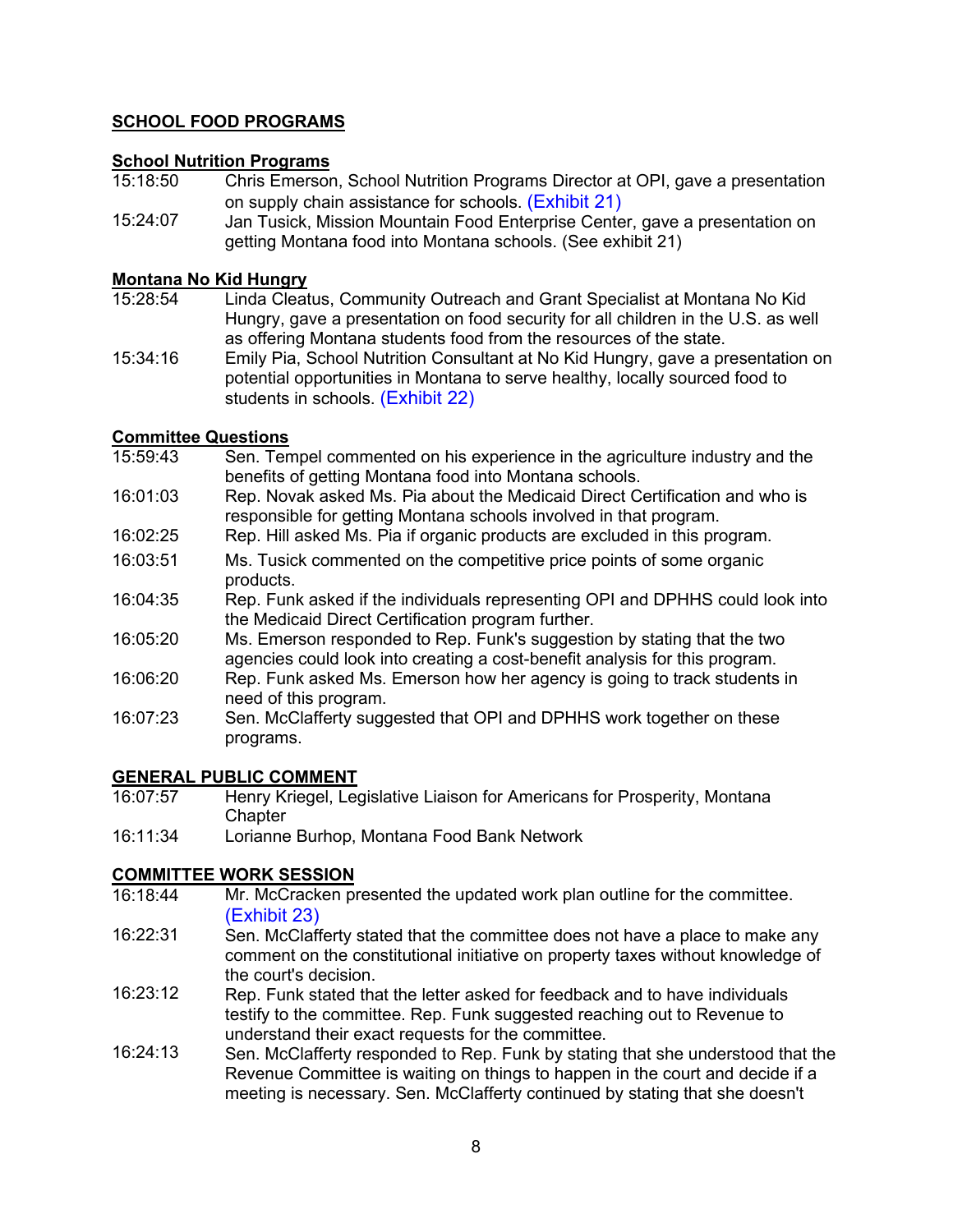believe any decisions from the committee are currently necessary until they hear back from the court. 16:24:37 Rep. Anderson voiced his agreement with Sen. McClafferty. 16:24:48 Sen. O'Brien suggested that the committee learn more about EdReady and what it can provide for students, specifically those students in high school with dual enrollment opportunities. Sen. O'Brien continued by suggesting inviting EdReady represents to future committee meetings to hear more about how they fit into the continuum of student education. Sen. O'Brien continued by stating her interests in looking at teacher training and shortages, in regard to QELAP. 16:28:20 Sen. McClafferty asked the committee if there were any changes that they wanted to make to the QELAP. No committee member responded. 16:28:22 Rep. Reksten asked to see how the MSU program fits into the whole picture. Rep. Reksten continued by stating that she was interested in seeing how teachers are being trained. Rep. Reksten continued by asking if teachers are being taught about the changes they are being asked to make. 16:30:28 Sen. McClafferty stated that she believes health insurance for educators has a lot to do with recruitment and retention. She continued by stating her interest in continuing the conversation surrounding LC 2080 and healthcare benefits for teachers. 16:31:04 Mr. McCracken suggested reaching out to the budget office in attempts to continue an ongoing conversation surrounding educator healthcare. 16:31:43 Sen. Tempel commented on the LC 2080 and incoming teachers' interests in the dollar amount rather than the benefits. Sen. Tempel suggested the committee decide whether recruitment or retention is more important since they each have different monetary solutions. 16:32:50 Sen. McClafferty asked if there's a way to see if the increased starting wages influenced teacher recruitment and retention. 16:33:05 Sen. Tempel responded by stating that every school in his district started with a teacher deficit. 16:33:30 Rep. Novak requested that the committee get data from the rural schools and their educators' pay and benefits status. Rep. Novak stated her curiosity in districts who don't offer benefits. 16:35:24 Rep. Anderson stated that getting overview of teaching training programs will be important for the committee. 16:37:00 Rep. Funk stated that schools felt as though they had no wiggle room in their curriculum. Rep. Funk suggested figuring out ways to work on school curriculum. Rep. Funk continued by stating that larger school districts are not going to want the same solutions that smaller school districts need and vice versa, 16:39:16 Sen. McClafferty stated that there are several members who are working on healthcare benefits to find solutions for the cost of insurance that some districts are facing. 16:40:07 Rep. Hill stated his agreement with Rep. Novak and Rep. Funk. Rep. Hill suggested looking into different programs that offer benefits at varying points of employment. Rep. Hill continued by stating his interest in keeping transformational learning on the agenda. 16:41:28 Sen. McClafferty suggested moving forward with the data on 3–4-year-olds enrolled in public schools. 16:41:44 Sen. O'Brien asked if the committee could call the topic "kindergarten readiness" and include the data collected on 3–4-year-olds.